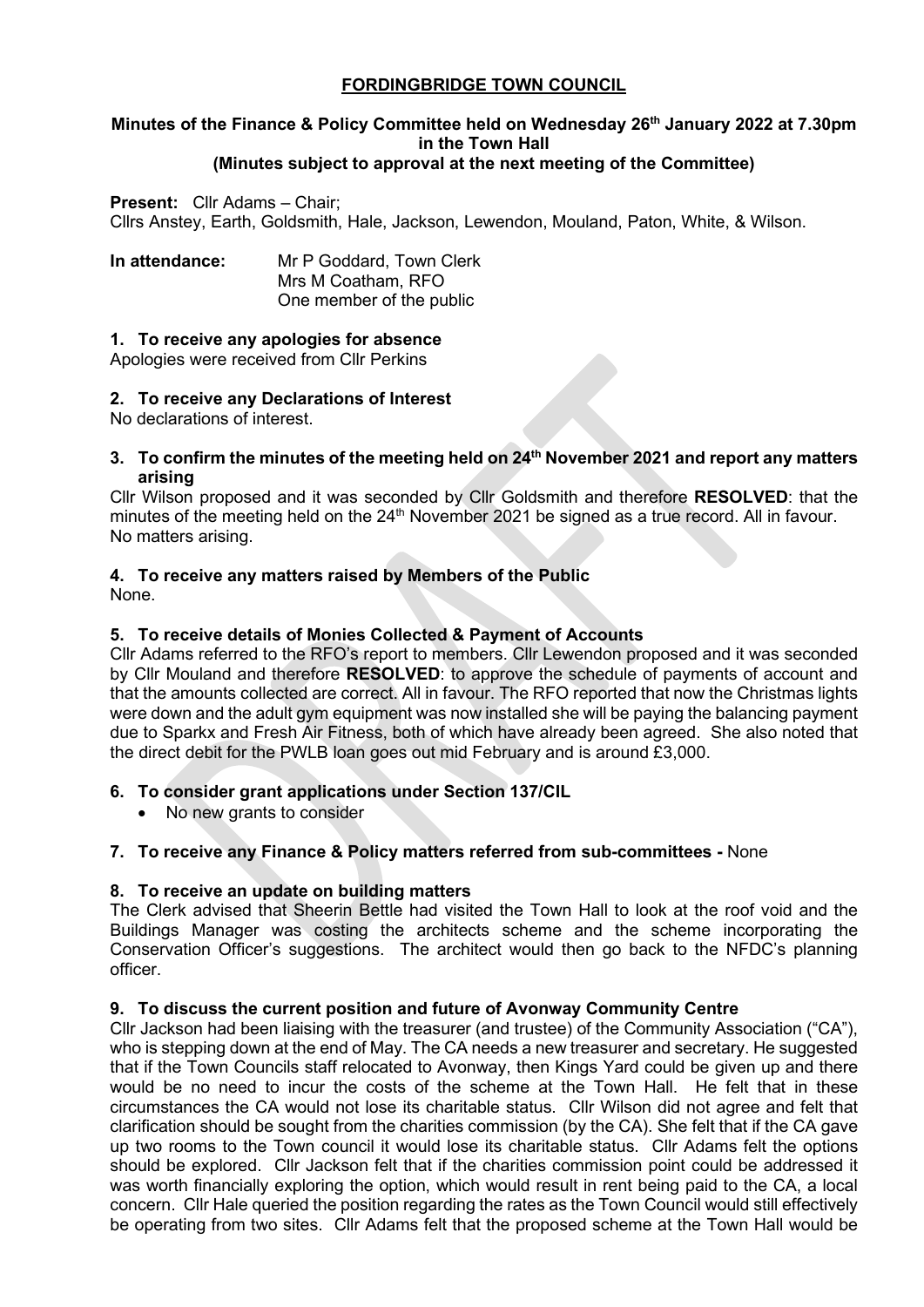# Finance & Policy 26.01.2022

too expensive and would saddle the Town Council with significant debt in the future. The RFO advised that money would still need to be spent on the Town Hall on the roof, updating the toilets and providing accessibility to the first floor. The work on the Town Hall was not just about staff location. The RFO said she would check the position regarding rates. Cllrs discussed the position regarding rates. Cllr Wilson felt that the money that would be saved on Kings Yard would allow the Council to service a significant loan that would fund the work on the Town Hall. The RFO asked whether Cllrs wanted her to look into the options to support Avonway, the Town Council could become a trustee to keep the building open to the public. This would not necessarily involve the Town Council offices relocating to Avonway. The Town Council could employ a bookkeeper for Avonway. Cllrs should decide if the Town Council in principle wants to support Avonway remaining open and the officers could then look into the various options. Cllr Hale suggested that the costings of the Town Hall may be available to consider once the options had been explored. Cllr Wilson felt that costs had been incurred in relation to the Town Hall scheme and a decision had been taken to progress it. She noted that the roof of the Town Hall would need to be repaired in any event. Cllr Goldsmith felt that the options should be explored. Cllr Hale said that the matter could be considered once more facts regarding costs were available and the Town Council has until May, when the current treasurer of the CA steps down. Cllr Adams felt that no decisions need to be made but the Council should consider the options. Cllr Adams proposed and it was seconded by Cllr Anstey and therefore RESOLVED: that the officers should explore the options and report back to the Council. Ten in favour, one against.

#### **10. To discuss a strategic plan for the town**

The Clerk said this agenda point would be deferred to the next General Council meeting as the decision taken by the planning committee needed to be referred to and considered by General Council. The RFO said otherwise the auditor would pick this up.

#### **11. To receive mid-year internal audit observations**

The RFO had circulated the auditors report but noted the observations therein. The Clerk was not CiLCA qualified (although the RFO is), invoices were not stamped (the RFO has incorporated an additional line in her report to address this), risk (which the Council looks at mid-year after the audit took place), the forms had to go back to the auditor with comments (this was the first time this had been requested), there is no CIL nominal code (but the RFO details CIL on her reports), there is no Council investment policy (see the next agenda point) and the Council should not hold all its money with one institution, the occupation of the kiosk does not confirm with the existing lease so the lease should be reviewed, VAT journals were not posted from the VAT control account (this did not impact on the finances of the Council, the Council does not use petty cash so should not hold £200 and the auditor said that bank reconciliations were only carried out on the current account (which is not the case) and they are signed but not dated (the Clerk is now dating these). Cllr Jackson asked about the rent position for the kiosk and the RFO advised that during Covid the Council had agreed on quarter's relief and the leaseholder has since been paying the agreed amount. The RFO advised she is looking to speak to the leaseholder regarding the lease. Cllr Lewendon asked who paid for the Covid screen at the kiosk and the RFO advised it was paid for by the leaseholder.

#### **12. To review the following policies and registers**

- Standing Orders
- Financial Regulations
- Investment Policy

The RFO advised that there had been no updated guidance or changes to the model standing orders and regulations. Cllr Paton proposed and it was seconded by Cllr Wilson and there RESOLVED: to continue with the existing policies. All in favour. Cllrs discussed the new investment policy. The RFO had based it upon of a council standard and reiterated that funds could not be held by one institution. Cllrs discussed the level of the bank guarantee for funds and whether it applied to Town Councils. The RFO advised that it was difficult to find institutions that would open a new Town Council account but suggested as options Cambridge Building Society, CCLA, Unity Bank and possibly NS&I (used by Hyde parish council). Cllr Adams suggested the Co-Operative but Cllr Hale thought this might not be an option for councils. The RFO talked about monitoring the percentage of